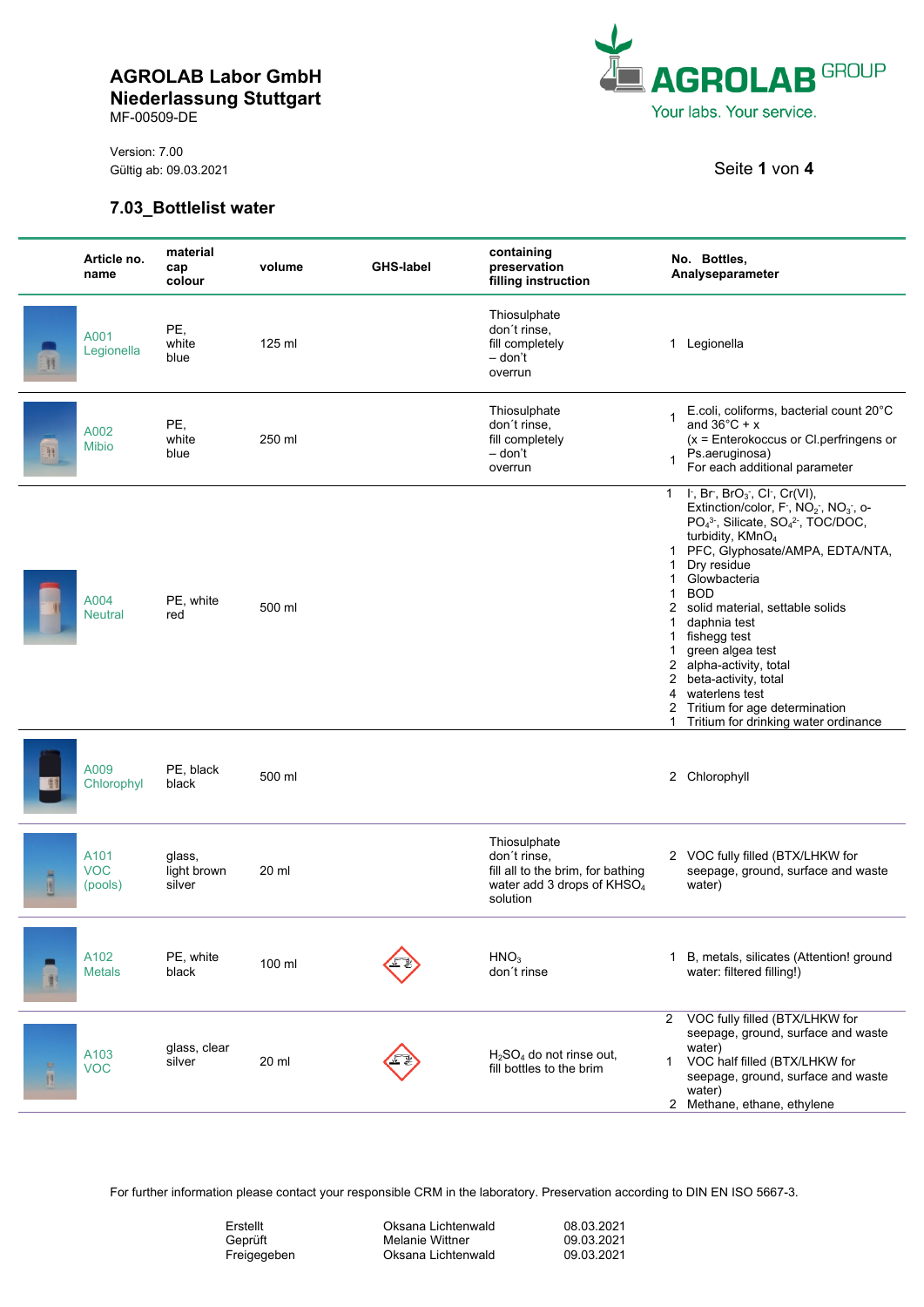MF-00509-DE

Version: 7.00 Gültig ab: 09.03.2021 **Seite 2** von **4** 



## **7.03\_Bottlelist water**

|    | Article no.<br>name           | material<br>cap<br>colour | volume | <b>GHS-label</b> | containing<br>preservation<br>filling instruction | No. Bottles,<br>Analyseparameter                                                                            |
|----|-------------------------------|---------------------------|--------|------------------|---------------------------------------------------|-------------------------------------------------------------------------------------------------------------|
| ī  | A104<br>Chlorate,<br>Chlorite | PP, clear<br>white        | 30 ml  |                  | NaOH<br>don't rinse                               | 1 Chlorite, Chlorate                                                                                        |
|    | A105<br><b>Sulphites</b>      | PE, white<br>white        | 60 ml  |                  | <b>EDTA</b><br>don't rinse                        | 1 Sulphites                                                                                                 |
| 增礼 | A106<br>Phenolindex           | glass, brown<br>white     | 60 ml  |                  | H <sub>2</sub> SO <sub>4</sub><br>don't rinse     | 1 Phenolindex                                                                                               |
|    | A107<br>Fe II, Mn II<br>Hg    | glass, clear<br>black     | 100 ml |                  | HCI<br>don't rinse<br>bubblefree to the brim      | 1 Fe (II)<br>Min (II)<br>$\mathbf{1}$<br>Hg (Attention! ground water: filtered<br>$\mathbf{1}$<br>filling!) |
|    | A109<br>Oxygen                | PET, clear<br>white       | 125 ml |                  | bubblefree to the brim,<br>add solution 1+2       | 1 Oxygen                                                                                                    |
|    | A114<br>Cyanide               | PE, black<br>blue         | 60 ml  |                  | NaOH<br>don't rinse                               | 1 Cyanide                                                                                                   |
|    | <b>A200 AOX</b>               | glass,<br>brown<br>green  | 250 ml |                  | HNO <sub>3</sub><br>don't rinse                   | 1 AOX<br>4 Oil and Fat (IR)                                                                                 |
|    | A201 Rn                       | glass, brown<br>black     | 250 ml |                  | bubblefree to the brim                            | Radon<br>1<br>Acrylamid<br>1<br>1 Glycols                                                                   |

For further information please contact your responsible CRM in the laboratory. Preservation according to DIN EN ISO 5667-3.

| Erstellt    | ΟI |
|-------------|----|
| Geprüft     | М۰ |
| Freigegeben | OI |

ksana Lichtenwald lelanie Wittner ksana Lichtenwald

| 08.03.2021 |  |
|------------|--|
| 09.03.2021 |  |
| 09.03.2021 |  |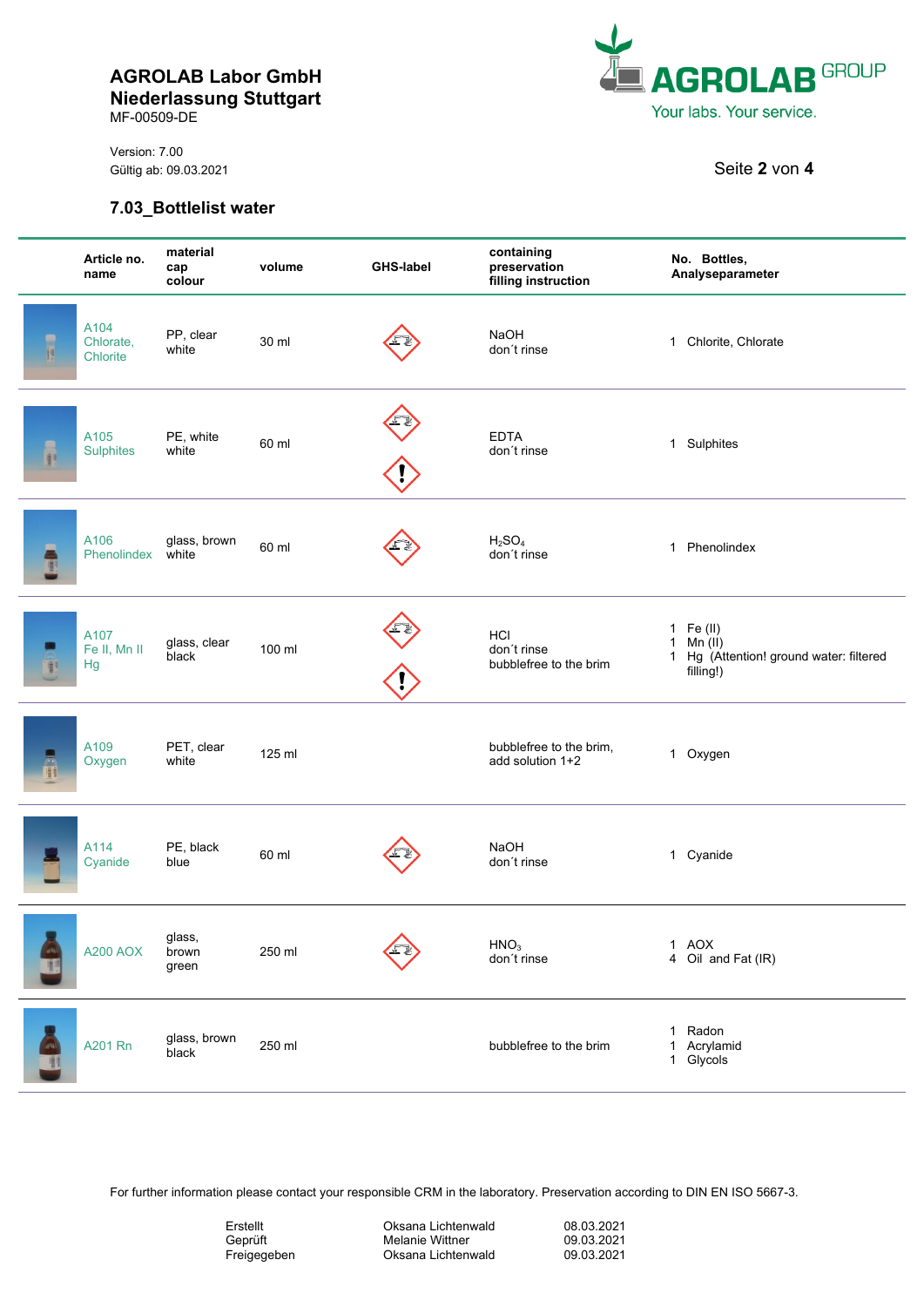MF-00509-DE

Version: 7.00 Gültig ab: 09.03.2021 Seite 3 von 4

#### **7.03\_Bottlelist water**



| Article no.<br>name                 | material<br>cap<br>colour | volume         | <b>GHS-label</b> | containing<br>preservation<br>filling instruction                     | No. Bottles,<br>Analyseparameter                                                                                                                                                                                                                                                      |
|-------------------------------------|---------------------------|----------------|------------------|-----------------------------------------------------------------------|---------------------------------------------------------------------------------------------------------------------------------------------------------------------------------------------------------------------------------------------------------------------------------------|
| A203<br>CO <sub>2</sub>             | PET,<br>clear<br>white    | 250 ml         |                  | bubblefree to the brim                                                | Bc<br>1<br>Ac., $HCO_3$ , $CO_2$ , $CO_3^2$ , pH,<br>$\mathbf{1}$<br>conductivity<br>EDTA/NTA<br>1                                                                                                                                                                                    |
| A204 CO <sub>2</sub><br>marble test | PET, clear<br>black       | 250 ml         |                  | Marble<br>don't rinse                                                 | 1 $CO2$ (chalk dissolves)                                                                                                                                                                                                                                                             |
| A207<br>Mibio (pools)               | PE,<br>white<br>blue      | 250 ml         |                  | Thiosulphate<br>don't rinse,<br>fill completely<br>- don't<br>overrun | Scooped sample<br>1<br>see A002                                                                                                                                                                                                                                                       |
| A208<br>COD, N, P                   | PE, white<br>white        | 250 ml         |                  | H <sub>2</sub> SO <sub>4</sub><br>don't rinse                         | 1 COD, TNb, TKN, P, NH <sub>4</sub> ,                                                                                                                                                                                                                                                 |
| A211<br><b>Sulphides</b>            | PE, white<br>green        | 250 ml         |                  | ZnAc<br>don't rinse<br>adjust to pH 8,5-9,0 with<br><b>NaOH</b>       | 1 Sulphides                                                                                                                                                                                                                                                                           |
| A400<br>Organics                    | glass,<br>green<br>black  | 500 ml         |                  | fill only 90%                                                         | EOX, odor, anionic, cationic and non<br>$\mathbf{1}$<br>ionic detergents<br>PAH<br>1<br>PCB<br>$\mathbf{1}$<br>2 TPH (GC)<br>Epichlorhydrin<br>$\mathbf 1$<br>3 Phthalates<br>Pesticides / plant protection agents<br>3<br>Pharmaceuticals / Sweeteners<br>1<br>2 Organotin compounds |
| A401<br>Phenoles                    | glass, green<br>white     | 500 ml         |                  | H <sub>2</sub> SO <sub>4</sub><br>don't rinse                         | 1 Phenoles                                                                                                                                                                                                                                                                            |
| A703<br><b>Neutral</b>              | PE, white<br>red          | 1 <sub>L</sub> |                  |                                                                       | filterable substances<br>1<br>2 settleable solids                                                                                                                                                                                                                                     |

For further information please contact your responsible CRM in the laboratory. Preservation according to DIN EN ISO 5667-3.

| Erstellt    |  |
|-------------|--|
| Geprüft     |  |
| Freigegeben |  |

Oksana Lichtenwald Melanie Wittner Oksana Lichtenwald

08.03.2021 09.03.2021 09.03.2021